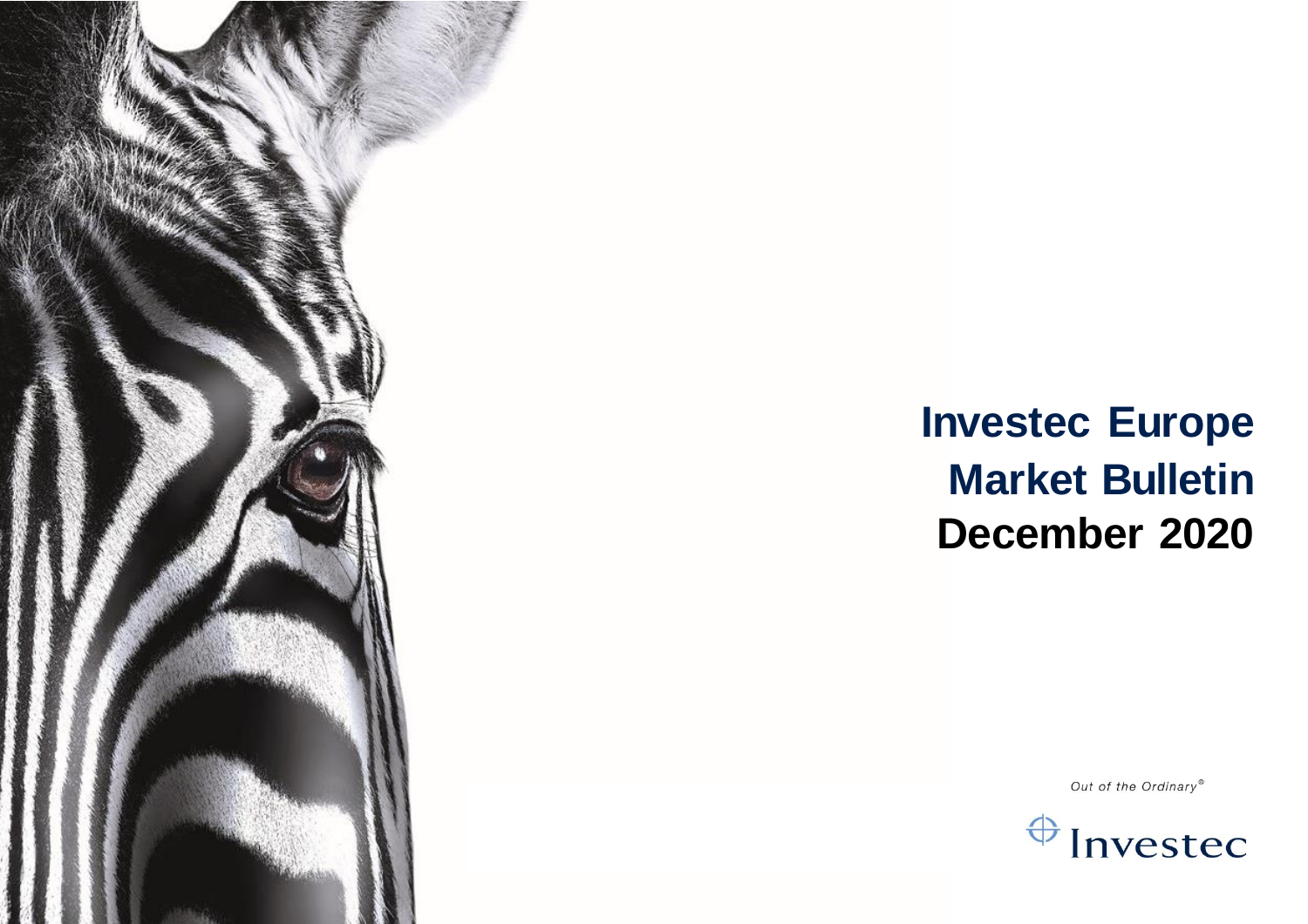### **Contents**

|                                                                                                   | Page |
|---------------------------------------------------------------------------------------------------|------|
| Economic Update Ireland: GDP recovery in Q3 only tells half a story                               |      |
| Economic Update International: As end comes into view, economic hit has not been as bad as feared | 3    |
| Investec Treasury – Currencies: Additional ECB stimulus can't halt a surging euro                 |      |
| Investec Treasury – Commodities: Oil rises steadily over \$50/Barrel with OPEC Agreement          | 6    |
| Contact Details                                                                                   |      |

### **Executive Summary**

Our Market Bulletin for December takes a look at recent economic data, both in Ireland and globally. Following the publication of remarkable Q3 GDP figures, economic growth in Ireland could well top the international league tables this year, although we explain why this is not representative of the pandemic's impact on the domestic economy. Meanwhile, the OECD's latest global economic forecasts paint a much brighter picture than its previous set of forecasts despite a resurgence of COVID cases in many areas.

Investec Treasury dissects the recent ECB policy changes and examines recent backwardation in the oil market.

Best wishes for a safe and healthy Christmas and New Year and don't hesitate to contact us if we can be of assistance.

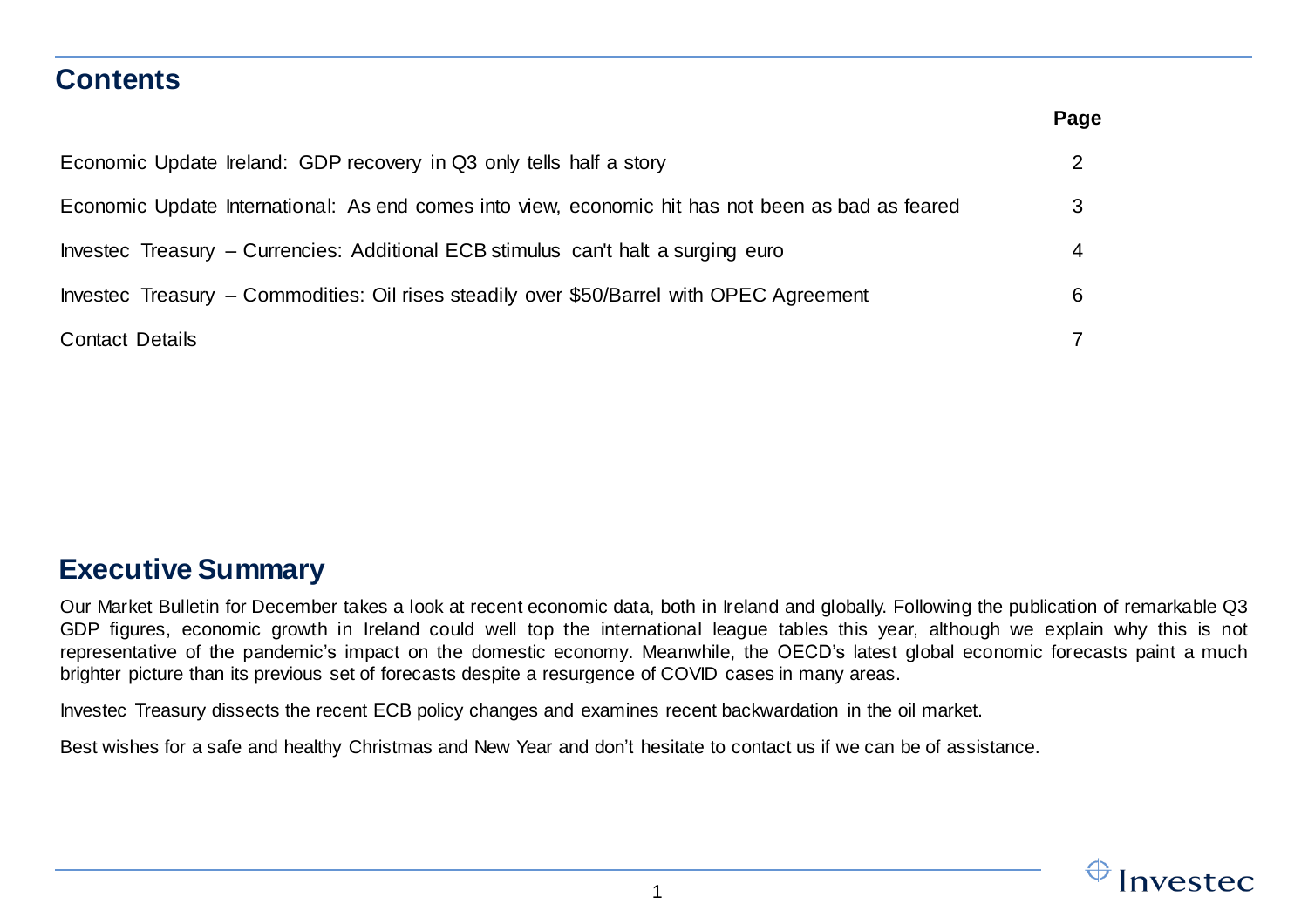## **Economic Update: Ireland GDP recovery in Q3 only tells half a story**



### Expect Ireland to come out top of the international growth charts in 2020 – but the hit to the domestic economy will be similar to elsewhere

- The CSO recently published Quarterly National Account figures for Ireland for Q3. On the face of it, the numbers were astonishing. The fall in economic output in the first half of the year had been completely recovered and quarterly GDP had rebounded to a new high.
- Despite the unprecedented economic and social turmoil this year, GDP in Q3 was 8.1% higher than in the same quarter of last year. In the first three quarters of the year, economic output was 3.8% higher than in the first three quarters of 2019. By our revised forecasts, the economy is on course to expand by around 3% this year. This could well be the highest growth rate amongst developed countries globally and compares with an expected contraction of 7.5% in the Eurozone economy (see page 4).
- While the figures are diligently compiled by the CSO in accordance with international standards, in Ireland's case they tell an incomplete story.
- By international standards, Ireland has an exceptionally large export sector which accounts for a much larger slice of the GDP 'pie'. Ireland's export performance therefore has a much greater effect on GDP than any other component. We expect that Modified Domestic Demand – a proxy for the domestic economy – will fall by around 7% this year. However, the make-up of our export sector – heavily dependent on pharma products and IT services – is almost ideally-suited to a pandemic situation and is pushing economic output in Ireland to new heights, seemingly against all odds.

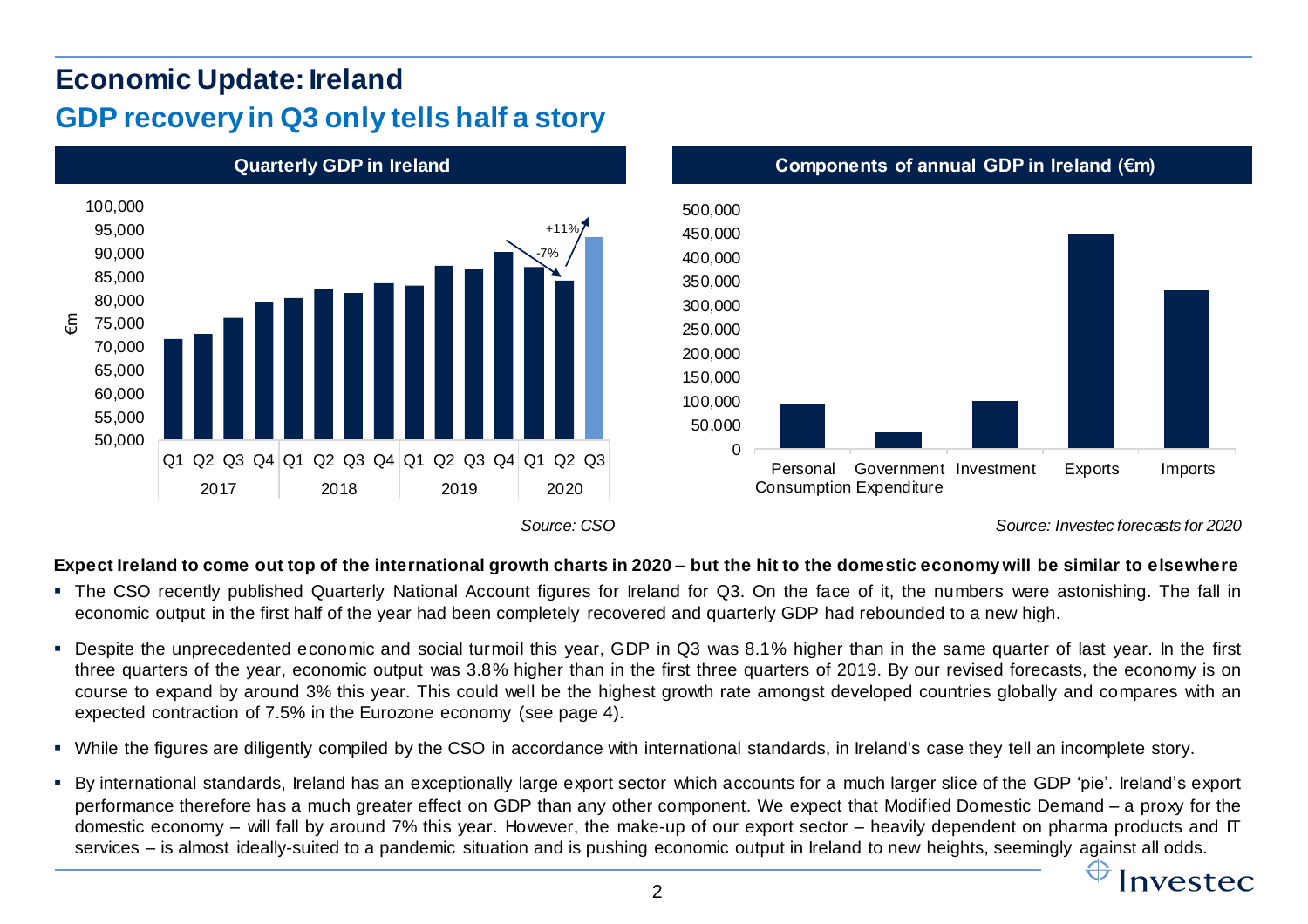### **Economic Update: International As end comes into view, economic hit has not been as bad as feared**



*Source: OECD*

- The OECD's economic forecasts in June painted a very bleak picture of the economic landscape. Reflecting the uncertainty of the situation, it published two sets of forecasts (which could have been coined 'very bad' and 'even worse') – one for a scenario in which there was no second wave of infections requiring further economic lockdowns and one where this happened. It assigned a 50/50 probability to each outcome.
- As it happened, the latter scenario is what transpired during the autumn in many parts of the world, but the organisation now expects that the economic outturn will be better than what it assumed under a single wave scenario in June.
- While the economic hit will obviously still be very severe, unprecedented government and central bank actions have been key in limiting the damage. Economic activity in many sectors recovered rapidly once restrictions were eased, but the recovery will continue to be uneven.
- At the global level, the OECD expects economic output will have returned to pre-pandemic levels by the end of 2021. Countries that can instigate vaccination programmes relatively quickly and that have effective test, track and isolate systems will perform relatively well. China, which started its recovery earlier, will rebound strongly in 2021, but there is likely to be further near-term declines in countries that experience renewed outbreaks, such as in many European economies.

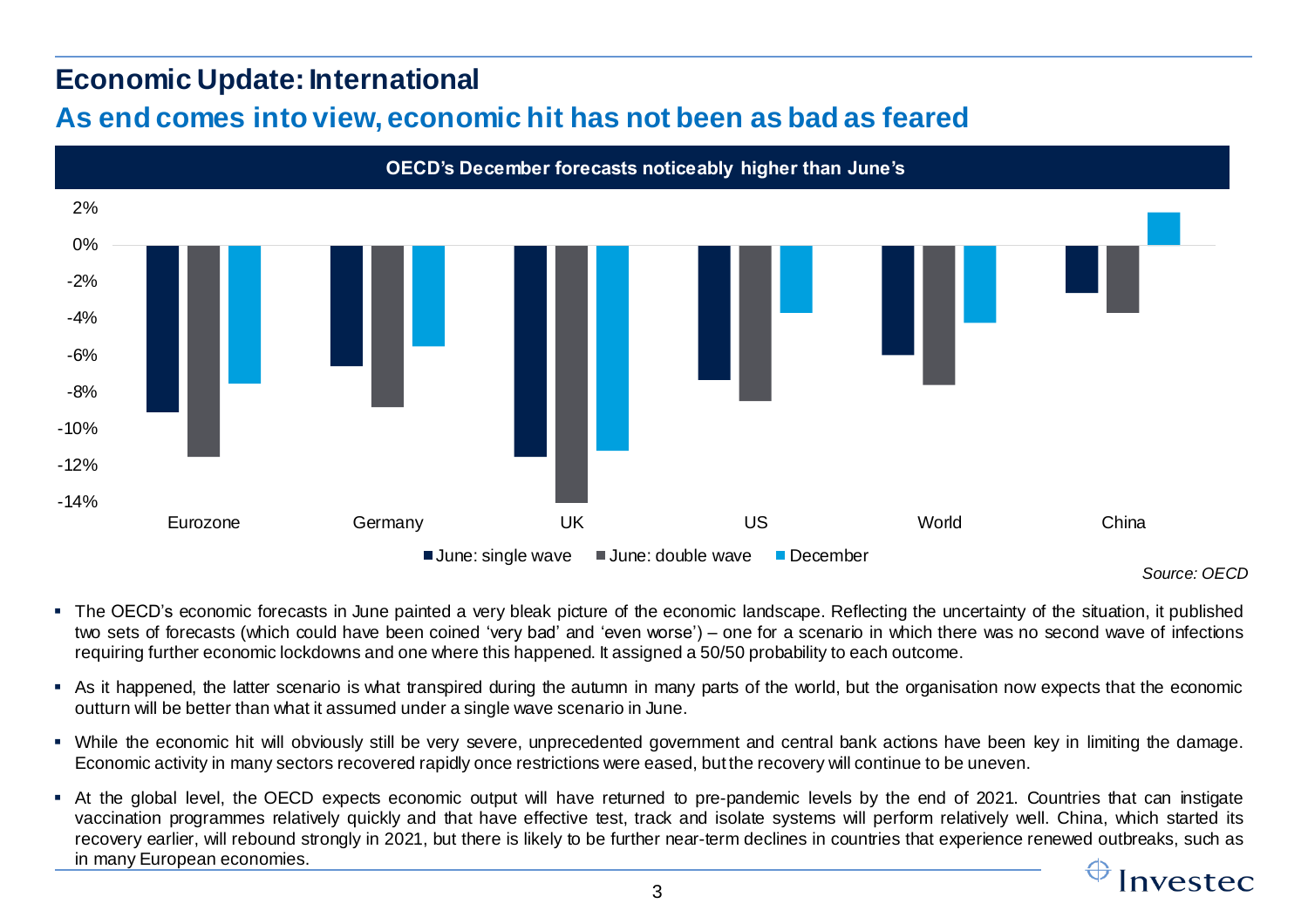## **Investec Treasury: Currencies Additional ECB stimulus can't halt a surging euro**



*Source: Bloomberg*

• As was widely expected, the ECB on Thursday put forward a policy recalibration, announcing several policy adjustments in light of the continued headwinds to economic activity from COVID and the protracted period of low inflation. There were no changes in the key policy rates; the Deposit rate remaining at -0.50%, the Main refinancing rate at 0.00% and the Marginal lending rate at +0.25%. Justifications for today's measures were predominantly focused on COVID and the more protracted impact of the pandemic on economic activity than previously anticipated. This was framed by the latest set of macroeconomic projections, which saw the near-term outlook pushed lower.

*cont. overleaf…*

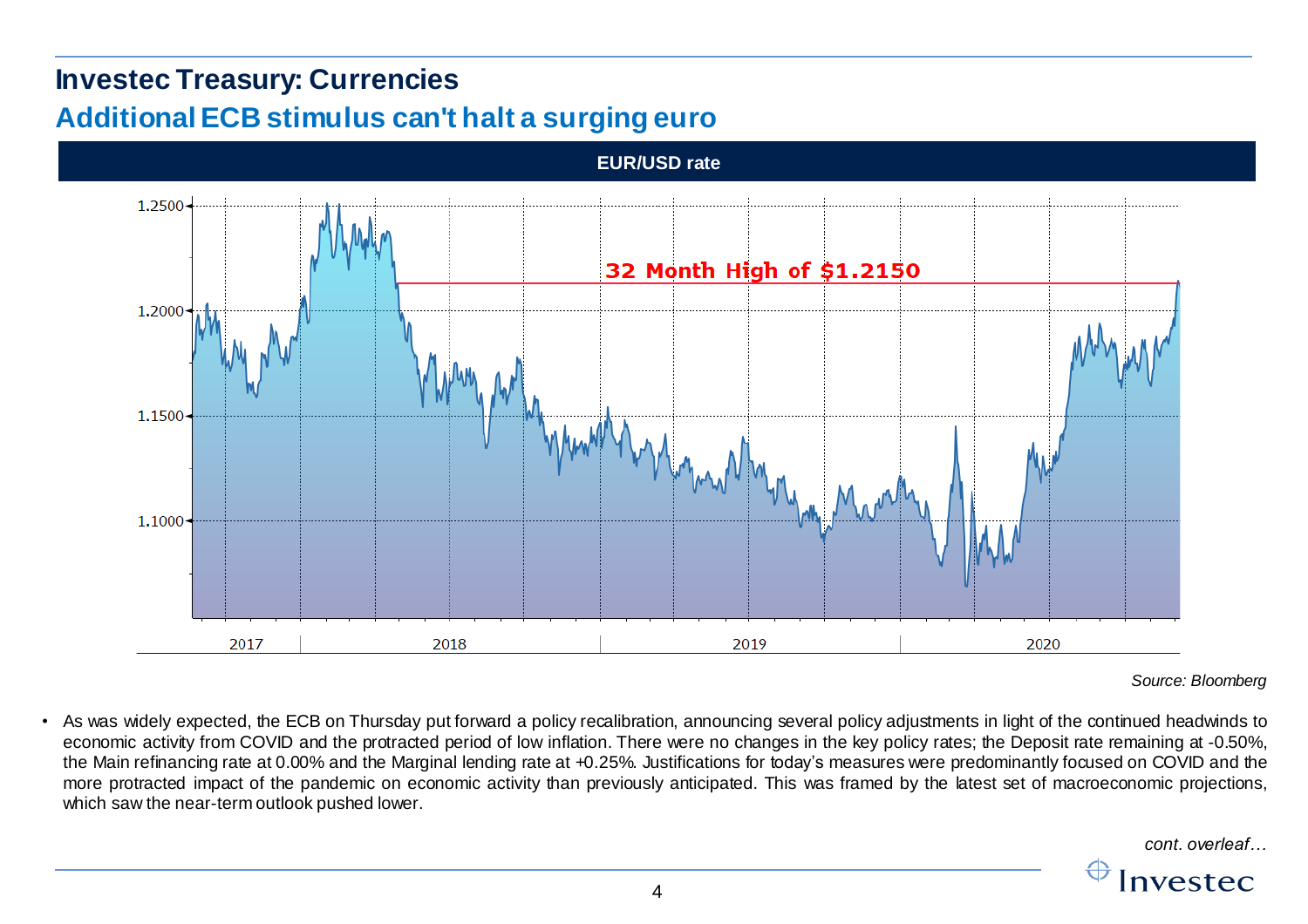## **Investec Treasury: Currencies Additional ECB stimulus can't halt a surging euro**

- The key ECB announcements included:
- **PEPP (QE) increase**: In a continuation of its previous pandemic response, the ECB announced a €500bn increase in asset purchases under its Pandemic Emergency Purchase Programme (PEPP), taking the total size of the scheme up to €1.85trn. The programme duration was also extended by nine months, to March 2022. Meanwhile, it confirmed that the underlying pace of purchases under its Asset Purchase Programme (APP) will continue at €20bn a month until there is a robust convergence in inflation to its target (which doesn't look like happening any time soon). The combination of the two programmes will therefore see the ECB purchase circa €90bn in bonds a month on average until March 2022, assuming the full €1.85tm is used under the PEPP.
- **Liquidity operations**: There was also adjustments to two schemes in the liquidity space. First, the terms of TLTRO-III were updated, with the programme extended with three new operations being introduced between June and December 2021. In addition, the period over which the most favourable borrowing rates will be applied was extended by one year, to June 2022. This means that for banks meeting lending benchmarks the rate applied to TLTRO borrowing will continue to be 50bps below the average deposit rate. To add to this, the total amount that banks can borrow has also been increased by 5 percentage points, so that the maximum funds that banks can draw from TLTRO-III is equivalent to 55% of their stock of eligible loans. Second, the ECB introduced four additional liquidity operations under the PELTRO (Pandemic Emergency Longer-Term Refinancing Operations) banner for 2021.
- **Looking ahead**: Markets seemed dissatisfied that the ECB did not go further, as evidenced by the euro rising and the benchmark EUR/USD rate reaching a peak of \$1.2150 (32 month high) during Ms. Lagarde's press conference. Looking forward, we suspect that the ECB will stick with its current policy stance but be reactionary to any change in the macro and market environment. For example, the ECB is currently placing a degree of attention of financial conditions: the update to TLTRO III, at least in part, was in response to some signs of tightening in bank lending conditions to the private sector. However, with regards to longer-term policy prospects, the recovery, or rather lack of one, in inflation is going to be critical:, today's estimates forecast HICP inflation at 1.4% even in Q4 2023, some way below target and an argument for additional easing. We suspect that the ECB might take greater stock of this expected undershoot when its delayed strategy reviewis concluded, potentially around mid-2021, coinciding any further action with the review's conclusions.

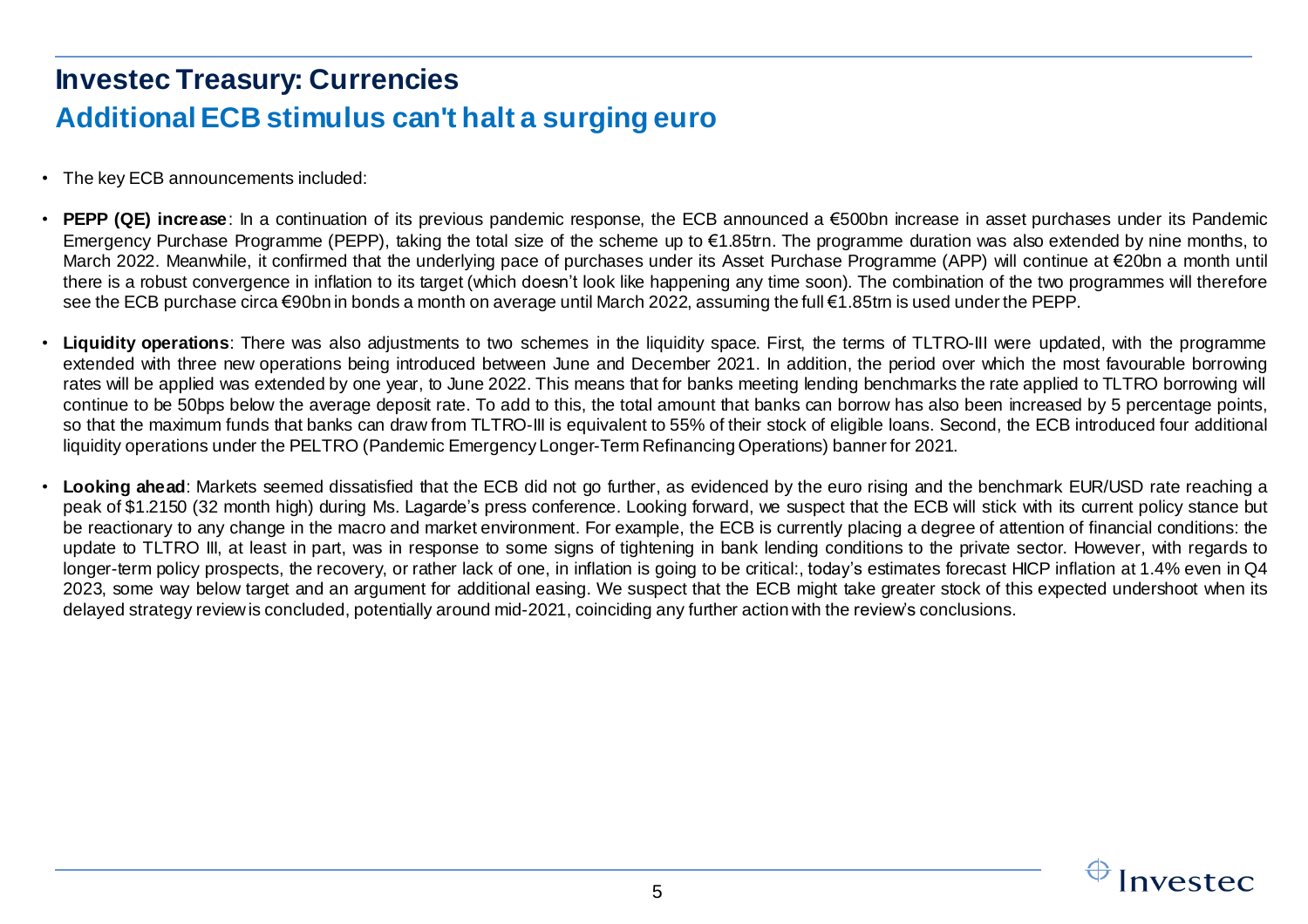## **Investec Treasury: Commodities Oil rises steadily over \$50/Barrel with OPEC Agreement**



- Brent Crude traded over \$51/barrel for the first time since March 20 after the recent OPEC meeting which agreed to steady supply growth from OPEC+ in the new year.
- But perhaps the most surprising development in recent days has been that the oil curve is now backwardated (forward prices are below the price of the front contract). This feature is usually a sign of the market being in tight supply as it makes storing oil uneconomic (i.e. you need to be able to sell stored oil forward at a premium to the spot price you paid for it in order to cover storage and financing costs, otherwise storing is a loss making exercise), but while inventories have come down significantly from historic highs, it seems hard to describe the market as in tight supply. We have to go back to 2004 to see the 12th Brent contract trading below the front contract at a time when the market generally was as low as it is now. 2004 was before Brent had ever traded above 50 \$/b.
- A more likely explanation of the current backwardation is an absence of buying demand from consumers that would normally be jumping at the chance to hedge at these levels - airlines. In many cases there is still far too much short and long term uncertainty for the industry to be comfortable hedging significant volumes.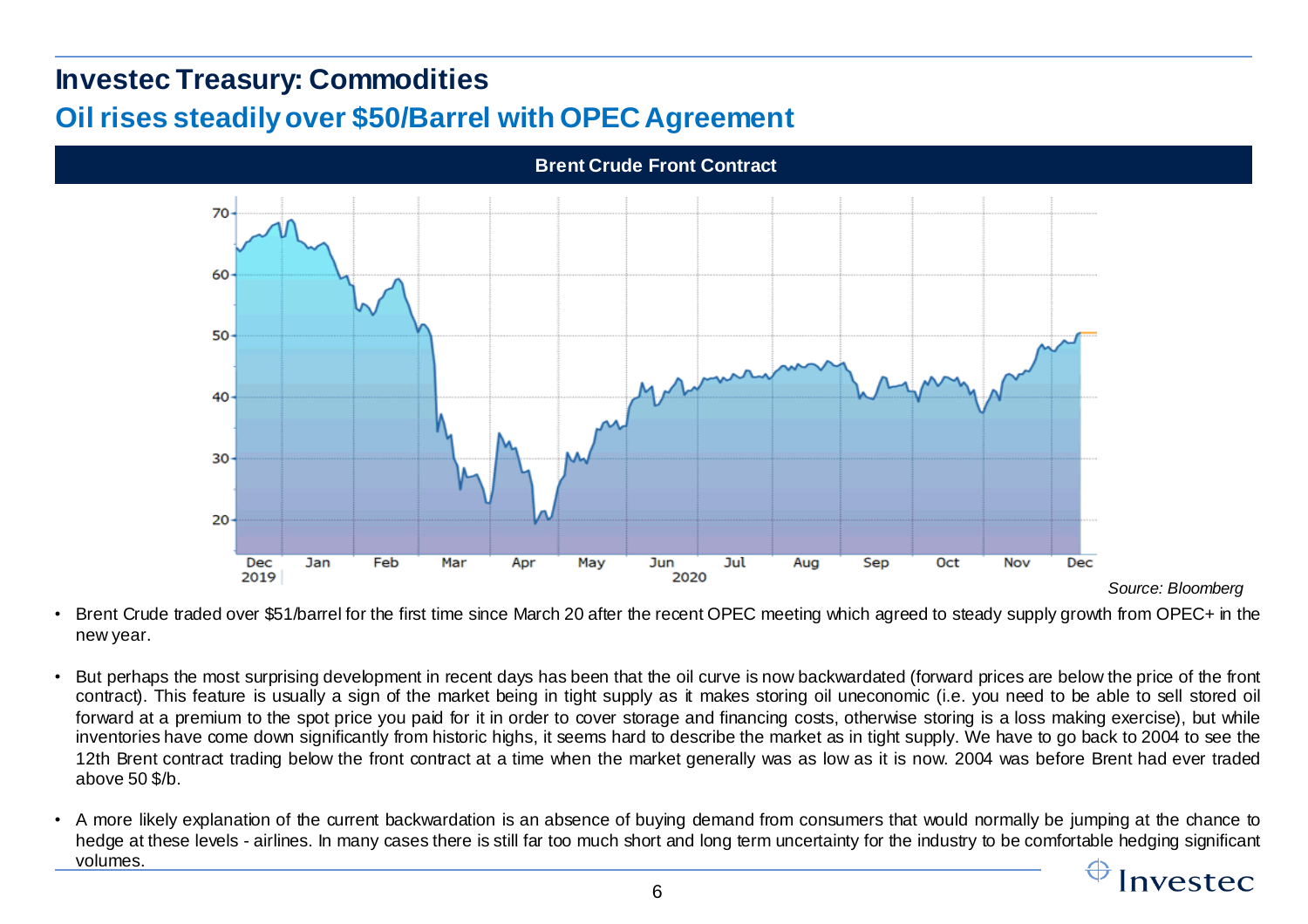### **Contact Details**

#### **Corporate Finance**

| Liam Booth             | <b>Shane Lawlor</b>       | <b>Tommy Conway</b>        | Jonathan Simmons                 | Eoin Kennedy             |
|------------------------|---------------------------|----------------------------|----------------------------------|--------------------------|
| liam.booth@investec.ie | shane.law lor@investec.ie | tommy.conw ay @investec.ie | jonathan.simmons<br>@investec.ie | eoin.kennedy@investec.ie |
| T: +353 1 421 0345     | T: +353 1 421 0347        | T: +353 1 421 0358         | T: +353 1 421 0351               | T: +353 1 421 0386       |
| M: +353 86 284 1805    | M: +353 86 8073904        | M: +353 87 6187842         | M: +353 87 6370984               | M: +353 87 986 3426      |

#### **Treasury**

| Aisling Dodgson                        | <b>Philip Ahearne</b>      | <b>Peter Ellis</b>      | Gearoid Keegan             | Alan Harrison             | Mark O'Brien            |
|----------------------------------------|----------------------------|-------------------------|----------------------------|---------------------------|-------------------------|
| <u>aisling.dodgson</u><br>@investec.ie | philip.ahearne@investec.ie | peter.ellis@investec.ie | gearoid.keegan@investec.ie | alan.harrison@investec.ie | mark.obrien@investec.ie |
| T: +353 1 421 0084                     | +353 1 421 0128            | T: +353 1 421 0223      | T: +353 1 421 0098         | T: +353 1 421 0086        | T: +353 1 421 0091      |

#### **Investec Private Finance Ireland Limited (IPFIL)**

| John McWeeney                  | David Gilligan             | <b>Helen Fitzgerald</b>      |
|--------------------------------|----------------------------|------------------------------|
| john.mcw eeney<br>@investec.ie | david.gilligan@investec.ie | helen.fitzgerald@investec.ie |
| T: +353 1 421 0005             | T: +353 1 421 0433         | $T: +353$ 1 421 0050         |

#### **Economics Ventures**

#### **Ronan Dunphy Leo Hamill**

[ronan.dunphy@investec.ie](mailto:ronan.dunphy@investec.ie)

T: +353 1 421 0468

#### **Chief Executive Officer**

#### **Michael Cullen**

[michael.cullen@investec.ie](mailto:michael.cullen@investec.ie)

T: +353 1 421 0074

|   | <b>Helen Fitzgerald</b> |
|---|-------------------------|
| e | helen.fitzgerald@iny    |
|   |                         |

[leo.Hamill@investec.ie](mailto:leo.Hamill@investec.ie)

#### T: +353 1 421 0431